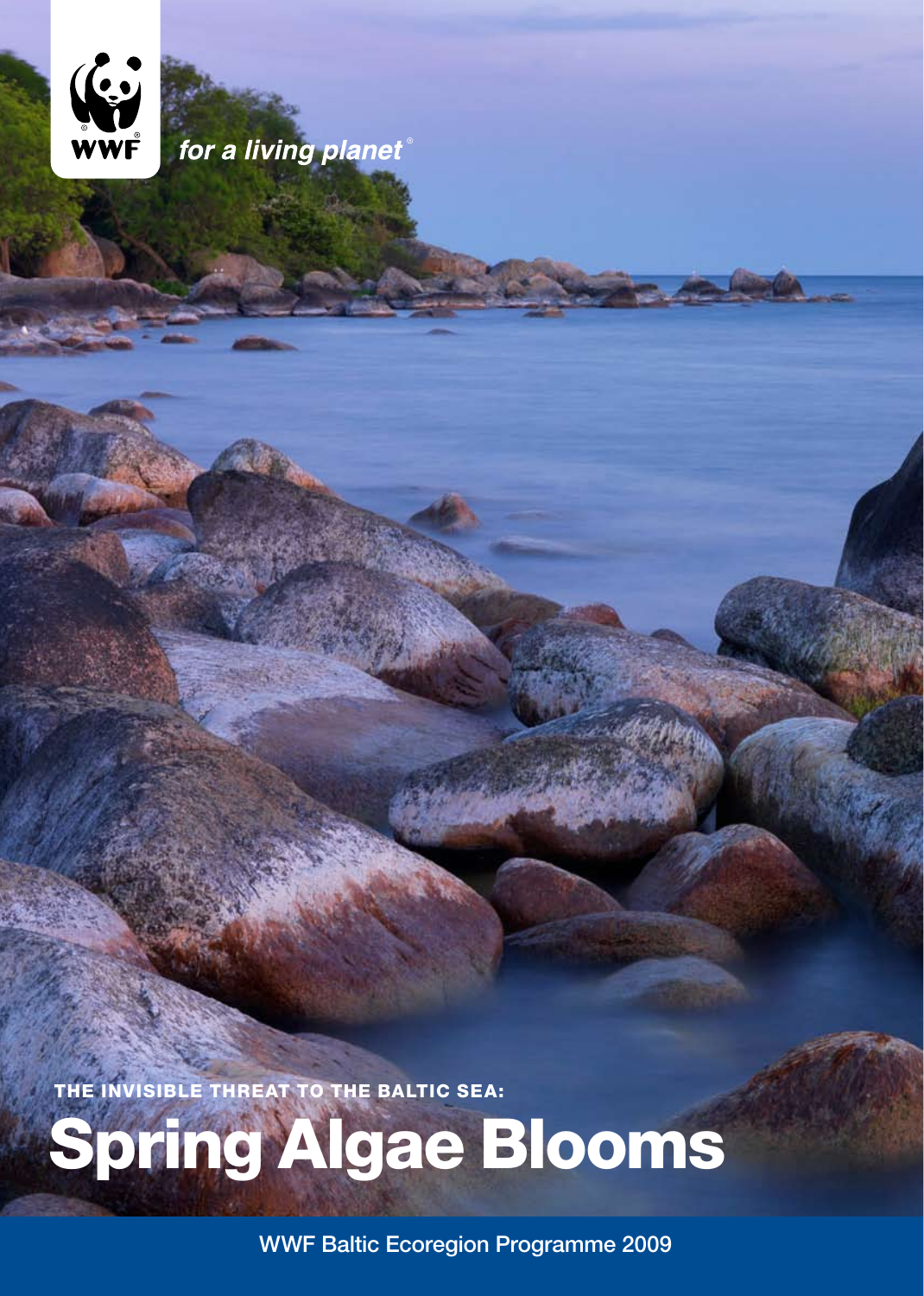# Eutrophication in the Baltic Sea

Eutrophication, or nutrient pollution, has been identified as the single biggest threat to the health of the Baltic Sea. The most visible symptom of the excessive inputs of nutrients is the algal blooms that plague large areas of the Baltic Sea during warm summers. What is not as visible, but might pose an even greater threat to the Baltic Sea environment, are the spring algae blooms which take place in the Baltic Sea from March to May every year.

In the last 150 years, the Baltic Sea has gone from a pristine, nutrient poor, clear water sea to permanent eutrophic conditions. Eutrophication, due to excessive inputs of nutrients, already affects a majority of Baltic biotopes, while the area affected by hypoxia (shortage of oxygen) has increased four-fold since the early 20th century (European Marine Lifestyles, 2007).

Based on a recent Baltic Marine Environment Protection Commission assessment (HELCOM 2009), 176 coastal and open sea long-term monitoring sites of the studied 189 sites were classified as "areas affected by eutrophication". The ecological status of a great majority of these sites were classified as "bad". The 13 'areas not affected by eutrophication' were all located in the Bothnian Sea or the Bothnian Bay.

The most commonly observed symptom of eutrophication is the summer algae blooms. These blooms are typically formed by microscopic plankton, so-called blue-green algae (actually cyanobacteria), that can show exploding growth under warm and phosphorus-rich sea water conditions.

### Spring bloom

A major part of the algae biomass, however, is produced during the spring bloom of microscopic phytoplankton (Fig. 1) which takes place already from March to May. The spring bloom takes place so early that there are almost no recreational activities going on in the Baltic Sea – and therefore it is easily missed as nobody is watching it. It can be seen, by the careful observer, in the brownish colour of the water and high turbidity (cloudiness of water caused by suspended particles).



Figure 1. A major part of the algae biomass is produced during the spring bloom of microscopic phytoplankton. The spring bloom consists of large and heavy algal cells like Diatoms and Dinoflagellates.

"Only the strongest summertime blue-green algal blooms can come close to producing a similar amount of algae as the average spring bloom does every year."



Figure 2. *Pilayella*, a littoral nuisance brown macroalgae, contributes to the primary production in the spring. The algae eventually end up on the sea bottom and further deplete the already scarce oxygen reserves.

Simultaneously with the phytoplankton production, macroscopic filamentous algae are growing closer to the shoreline and adding to the spring biomass production (Fig. 2). These macroscopic algae add to the total biomass, but are not covered by this report and their biomass is not included in the calculations.

The spring algae bloom does not produce any other visible evidence, such as the floating accumulation of the blue-green algae which characterize the summer algae blooms.

### Diatoms and Dinoflagellates

The spring bloom consists of large and heavy algal cells like Diatoms and Dinoflagellates (Fig. 1) which quickly sink to the sea bottom within a few weeks. A major part of the spring bloom decomposes on the sea bottom where they consume the already scarce oxygen reserves of the Baltic Sea. This has significant implications for the Baltic Sea ecosystem, leading to the formation of dead zones which further threaten Baltic biodiversity and lead to decreased reproductive success of commercial fish stocks such as flatfish and cod.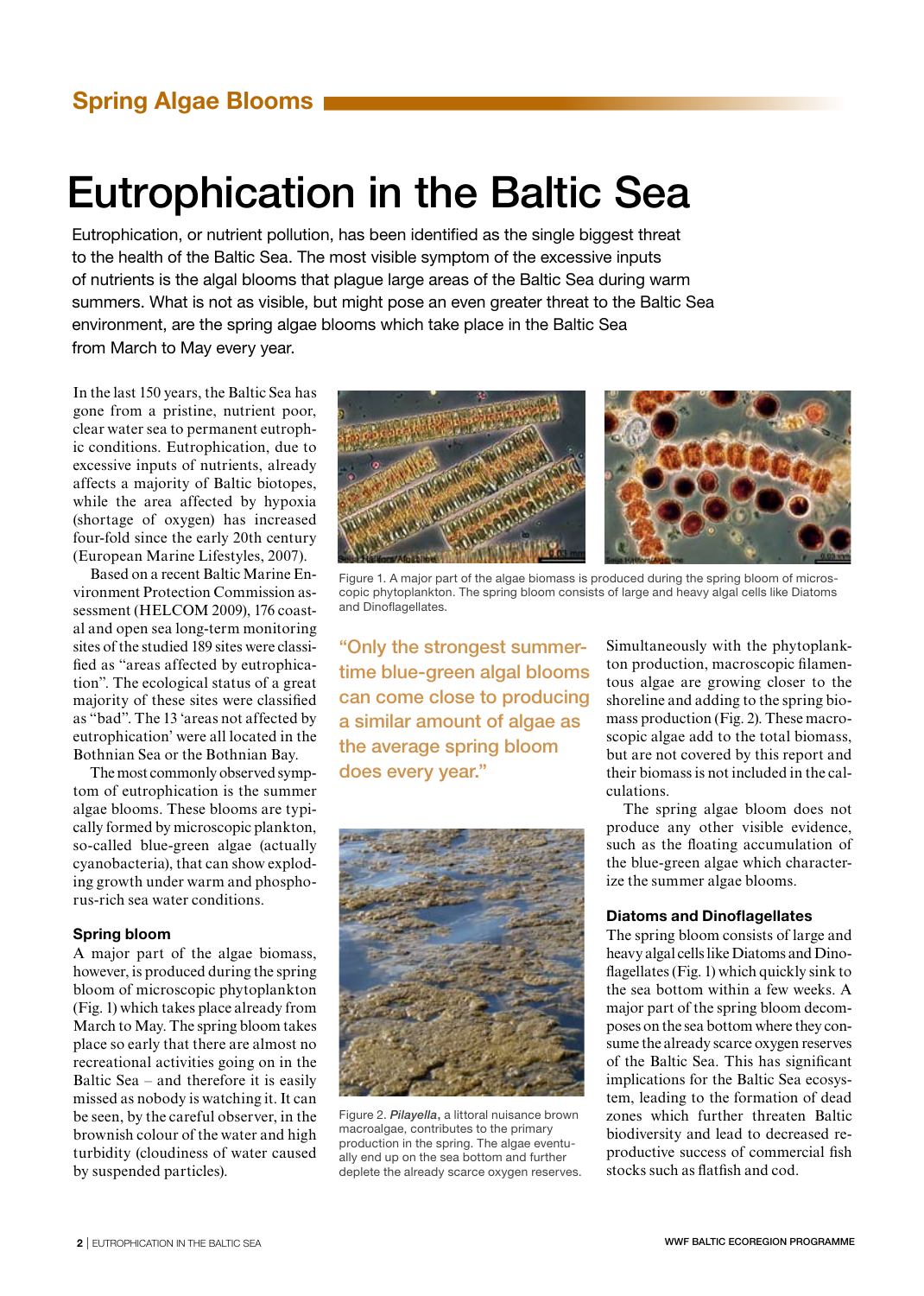### Substantial volume

The maximum spring bloom algae biomass is substantial (Fig. 3). Only the strongest summertime blue-green algae blooms can come close to producing a similar amount of algae biomass as the average spring bloom does every year.

The blue-green algae of the summer blooms continue to float when their active growth is over. A floating and decomposing bloom is a clear nuisance for recreation, but from the point of view of the bottom oxygen conditions, the effect is not as serious as with the spring algae bloom. Of course, the summer algae blooms also pose a serious threat to the ecosystem health of the Baltic Sea.

The intensity of the spring bloom is mainly governed by the nutrient load entering the sea from the Baltic Sea catchment drainage area as well as from atmospheric deposition.

Every year large amounts of nutrients, mainly nitrogen and phosphorus, are released into the Baltic Sea from three main sources: agriculture, waste water and the combustion of fossil

"Of the total anthropogenic nutrient input, agricultural point sources and agricultural land runoff, represent more than half of the nitrogen entering the sea."



fuels. Agricultural practices are responsible for 40% of the phosphorus and 60% of the nitrogen emissions (HELCOM 2009).

### Spatial distribution – where can the algae be found?

The distribution of the spring algae bloom is characterised by high concentrations in the eastern parts of the Baltic Sea, which are shallow and receive a high nutrient load from the drainage area. The Gulf of Finland is particularly affected, suffering twice the biomass, per unit area, compared to the Baltic Proper.

Areas of high biomass can also be found in the Archipelago Sea, Gulf of Riga and off the river mouths in the south-eastern Baltic Proper. In contrast, the spring bloom can hardly be detected in the Bothnian Bay (Fig. 3).

### Nitrogen load main factor

The nitrogen load is the main factor responsible for the powerful spring blooms. The major part of the nitrogen load comes to the Baltic Sea via rivers.

The three top polluters are, according to HELCOM 2006 statistics, Poland, Sweden and Russia (Fig 4).



Figure 3. The average simulated biomass maximum of spring bloom calculated by a EIA-SYKE 3D ecosystem model in the Baltic Sea presented as vertically integrated fresh weight of algae.



Figure 4. The nitrogen load to the Baltic Sea representing the year 2006. The loading graphs include atmospheric deposition of nitrogen. The three top polluters are, according to 2006 statistics, Poland, Sweden and Russia. The simulated biomass maximum is the same as in figure 3.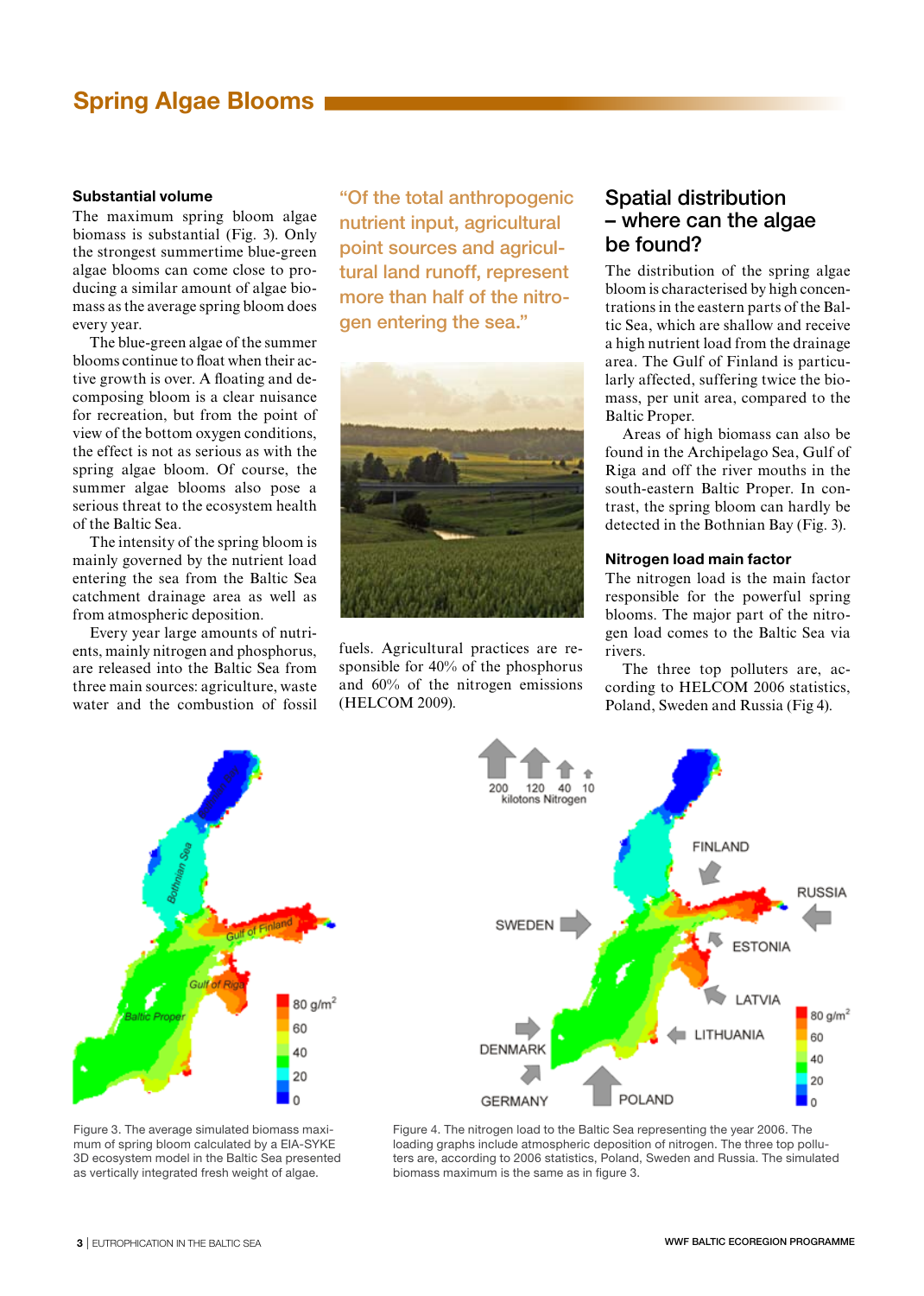

The Baltic Sea receives this nitrogen load also as atmospheric deposition, which is easily transported long distances. The atmospheric load from the countries surrounding the Baltic Sea accounts for 16 % of the total nitrogen load. The top three countries responsible for atmospheric loading are Germany, Poland and Denmark (Fig 5).

The internal nutrient load, i.e. the accelerated release of phosphorus from the bottom sediment, which is a major factor controlling the blue-green algal blooms, plays only a minor role in the formation of the spring bloom.

"The spring bloom is a major factor controlling sedimentation of organic matter, oxygen consumption and thus distribution of the dead zones and internal nutrient load in the Baltic Sea."



Fig. 5 Atmospheric nitrogen deposition from the surrounding countries is 120 000 tons/ year, which is 16% of the total nitrogen load to the Baltic Sea. These figures do not include the loads from ship traffic (HELCOM 2009).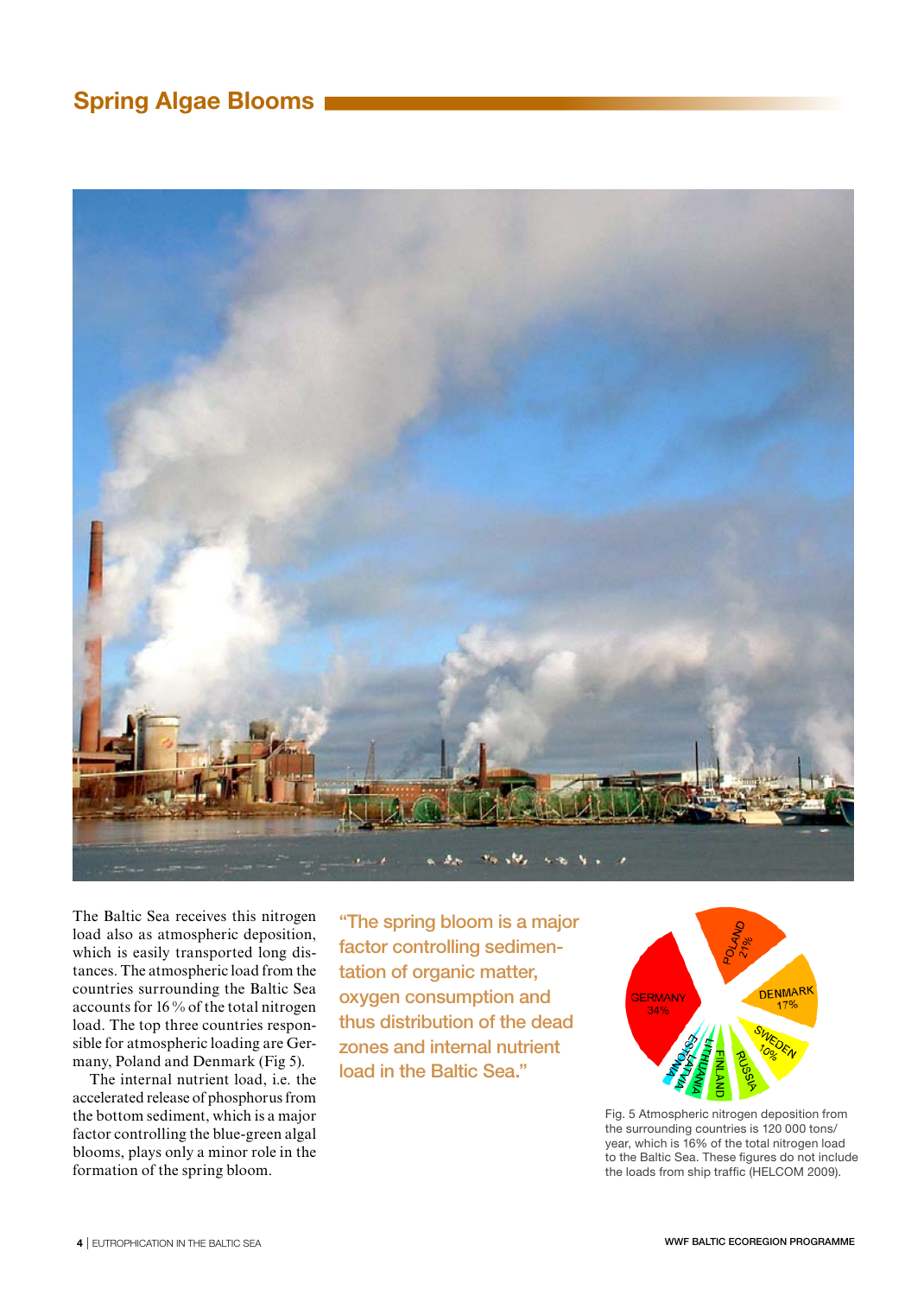

Figure 6. A modelled time series of the seasonal succession of an average spring bloom. The biomass scale is the same as in Figures 1 and 2.



Figure 7. Satellite image of the northern parts of the Baltic Sea 23.4.2008 showing very intensive late spring bloom in the Gulf of Finland. Image by Finnish Environment Institute / Jenni Attila.

### Spring bloom – part of a vicious cycle

The spring bloom is a major factor controlling sedimentation of organic matter, oxygen consumption and thus distribution of dead zones (areas of the sea floor nearly, or completely, devoid of oxygen).

Normally, phosphorus slowly binds to the sediments on the sea bottom and is thereby removed from the water. When there is no oxygen left at the sediment-water interface, these compounds are transformed and the phosphorus is released back into the water in a process called internal loading.

Phosphorous is the main controlling factor for the summer blue green algal blooms and the vicious cycle is closed as these blooms have the power to fixate gaseous nitrogen into nutrients that will feed next years spring blooms.

### The progression of the spring bloom

The spring bloom starts in the southern parts of the Baltic Sea in early March. It follows the edge of the melting sea ice in April to the Gulf of Finland (Fig. 6). In April-May the bloom is still visible in the coastal areas of the Gulf of Finland (Fig. 7).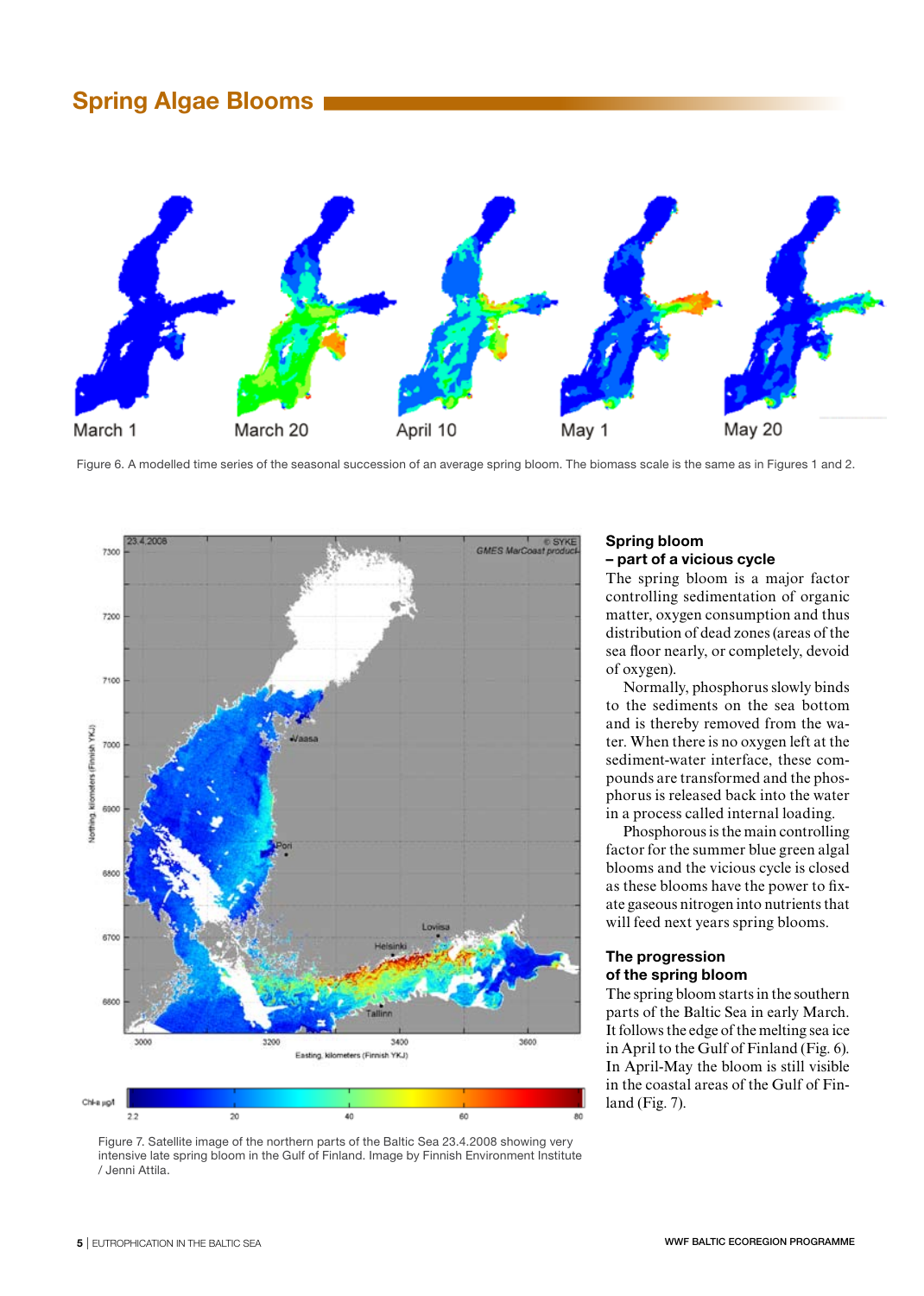### Current situation

In 2009 the northern Baltic Proper witnessed the strongest spring bloom of the past 15 years, with production peaking this year at the end of April (Baltic Sea Portal 2009).

No rising trend can be detected in the intensity of the spring bloom from 1992 to 2008 in the Gulf of Finland, the Northern Baltic Proper or the Arkona Basin (HELCOM 2008). Instead, the biomass production has been constantly high over the years with natural yearly fluctuations reflecting the scale of the nutrient reserves and the climatic conditions.

#### Large areas without oxygen

When the dead and decomposing algae sink to the sea bottom, they start to consume oxygen. The oxygen is taken from the water layer just above the bottom.

Below is a calculation of how thick a layer of well-oxygenated water (10 mg/l) is theoretically consumed to zero oxygen concentration by the theoretical biomass maximum of an average spring bloom. The corresponding water layer thickness varies from 0.4 to 2.5 m and the sub basin specific zero oxygen layers are presented in the table below.

| The Gulf of Finland<br>and Gulf of Riga* | 2.5 <sub>m</sub> |
|------------------------------------------|------------------|
| The Baltic Proper                        | 1.6 <sub>m</sub> |
| The Bothnian Sea                         | 0.9 <sub>m</sub> |
| The Bothnian Bay                         | 0.4 <sub>m</sub> |

\*The algae biomass – oxygen consumption ratio is based on large experimental data. 1 kg of algae biomass contains on average 110 g of organic carbon. When decomposing on the sea bottom, it consumes on average 350 g of oxygen.

Because oxygen is already scarce and there are already large areas without any oxygen in the water layer above the bottom, the present spring algae bloom effectively prevents the recovery of the bottom ecosystems.

### Algae bloom – average simulated biomass maximum

The maximum algae biomass in an average spring bloom as  $g/m^2$ 

- in the Gulf of Finland and Gulf of Riga\*  $50$ -80 g/m<sup>2</sup>
	- in the Baltic Proper 30-50 g/m<sup>2</sup>
	- in the Bothnian Sea about 20 g/m<sup>2</sup>
	- in the Bothnian Bay 5-10 g/m<sup>2</sup>

The maximum algae biomass in an average spring bloom as truckloads\*\* per square kilometre

- in the Gulf of Finland and Gulf of Riga on average 7 truckloads of algae
- in the Baltic Proper on average 4 truckloads of algae
- in the Bothnian Sea on average 2 truckloads of algae
- in the Bothnian Bay less than 1 truckload of algae.

The spring bloom maximum for the whole subbasin corresponds to

- the Baltic Proper 1 000 000 truckloads of algae
- the Gulf of Finland 200 000 truckloads of algae
- the Gulf of Riga 100 000 truckloads of algae
- the Bothnian Sea 100 000 truckloads of algae
- the Bothnian Bay 20 000 trukloads of algae

\* The maximum algae biomass in the Gulf of Finland and Gulf of Riga is equivalent to having one large onion floating in the sea every one metre.

 $**$  1 truckload = max 12 m truck carrying c.a. 10  $m^3$  or 10 ton).

1 million truckloads of algae from the Baltic Proper would constitute one line of trucks of 12 000 km long, twice the distance from Barents Sea to Mediterranean Sea.





The high biomass production is reflecting the scale of the nutrient reserves and the climatic conditions.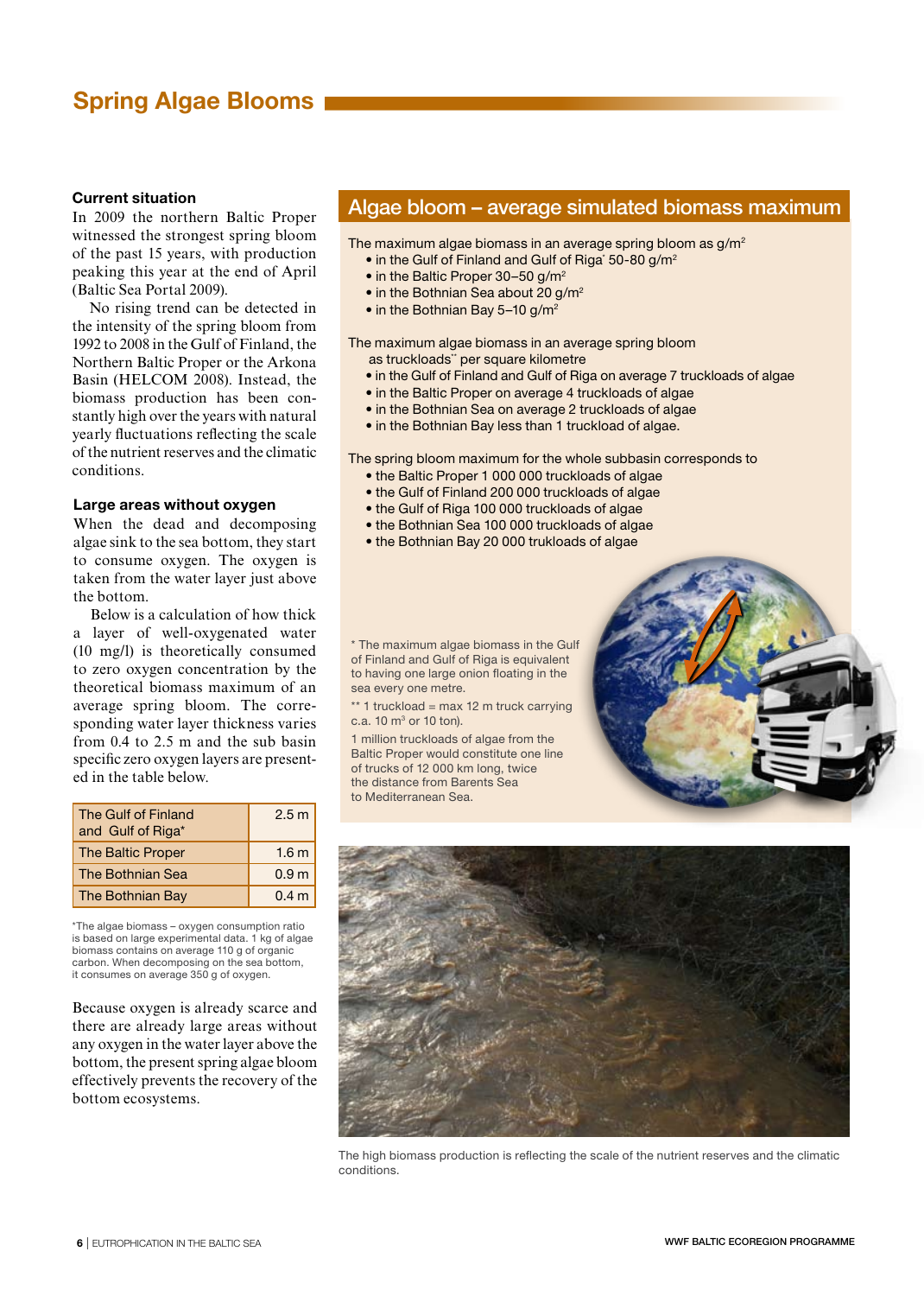# What can be done?

The mechanisms of the "vicious cycle" of spring and summer algal blooms clearly show the need to reduce both phosphorus and nitrogen emissions to the Baltic Sea. The main sources of anthropogenic nitrogen and phosphorus inputs are agriculture, municipal waste water and (for nitrogen) the combustion of fossil fuels. Agricultural practices are responsible for 40% of the phosphorus and 60% of the nitrogen emissions. While several quick and cost-efficient measures can be taken to reduce nutrient concentrations of waste water, including a ban on phosphates in detergents and improved waste water facilities, we cannot expect to solve the eutrophication problem without a radical change in agricultural policy.

A key component in solving the problem of eutrophication lies on the land and in the promotion of more sustainable farming and land management practices. Successive reforms of the EU Common Agricultural Policy (CAP) have started the process of putting agriculture on a more sustainable footing but much remains to be done. Subsidies that are still used to promote production should instead be used to support environmentally sustainable rural development. Dramatically decreasing eutrophicatoin of the Baltic Sea, and a wide range of other environmental problems associated with European agriculture, demands further, progressive reform of the CAP.

### Minimizing nitrogen emissions

The spring algae bloom is primarily limited by the nitrogen concentration in the Baltic Sea. The best way to reduce the spring bloom is therefore to reduce the massive external nitrogen loading of the Baltic Sea. More work is needed in all sectors with nitrogen emissions, both point and diffuse sources.

In agriculture an increasing problem is the vast amount of manure that is produced but not returned to the soil. This problem is compounded by the prohibitively high costs of manure transport as well as the fact that manure is often considered to be a waste problem. The development and marketing of manure separation schemes



In agriculture an increasing problem is the vast amount of manure being produced but not recycled as valued fertilizer.

need strong support so that valuable nitrogen and phosphorus fractions can be used instead of using mineral (artificial) fertilizers. Spatial separation of crop and meat production further impairs the efficient use of manure, and the return to farming with 'mixed practise' should be supported. Nutrient balance calculations should be introduced

to aide in the effective use of manure and fertilizers as this has environmental as well as economic benefits.

Several on-field measures to reduce nutrient run-off are available in the agri-environmental subsidies system. Still the most efficient measures remain voluntary and are not always put to use where they are most needed.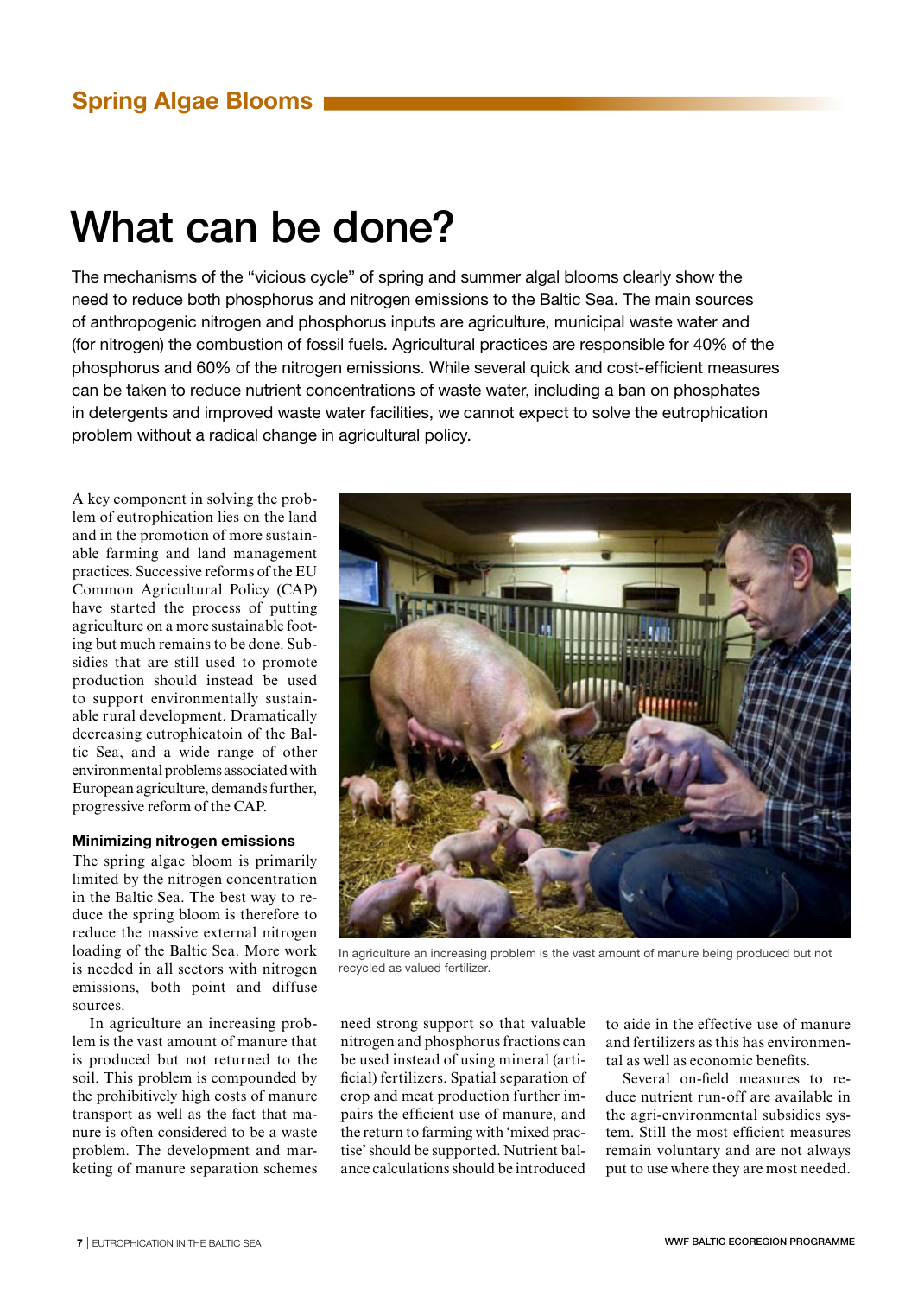Large wetlands with rich vegetation should be restored and, if needed, constructed throughout agricultural regions to enable reduction of nitrogen in agricultural runoff through denitrification. Wetlands also have an important role when it comes to organic soils as these soils also have high climatic gas emissions.

Enhanced nitrogen efficiency technology in waste water treatment plants across the Baltic Sea catchment is still poorly utilized. An EC directive and a HELCOM Recommendation requires 70% removal of nitrogen, yet over 90% reduction is achievable in existing treatment plants. Adopting such best available technology in nitrogen removal in all Baltic Sea cities is an urgently needed improvement in the near future.

#### Additional measures needed

Nitrogen oxide emissions from Baltic Sea shipping are increasing with increasing traffic and are currently of the same magnitude as the combined landbased air emission sources from Finland and Sweden (HELCOM 2008). The Baltic Sea countries should work within the HELCOM MARITIME Correspondence Group to apply for a 'special area' status (so called 'NECAarea') for the Baltic Sea to regulate nitrogen emissions.

Climate change forecasts promise increased precipitation to the Baltic Sea region, especially for the winter period. More rain outside the growing season will cause increased leaching of nutrients via rivers to the Baltic Sea. Thus, measures to combat climate change are also necessary and will promote the heath of the Baltic Sea.

Additional measures which could help to reduce the total nitrogen load into the sea include: increased use of public transportation, more strict requirements to follow the best available emission reduction technology in shipping and all other industries, and improvements in the sewer systems to better manage urban storm water.

#### Model simulations

The nutrient load used in this work is based on the latest official information (HELCOM 2009) representing the years 2001-2006. Also the atmospheric deposition of nitrogen is added to the country-wise load figures (Bartnicki & Valiyaveetil 2008).

The spring bloom simulations were carried out by using recorded nutrient load, weather, sea temperature and ice data for a 5-years-period.

Vertically integrated maximum algal biomass [g/m2 fresh weight] was recorded for each of the simulated five spring periods. The presented spring bloom biomass map is an average presentation of these five springs.

The timing of the spring bloom in the various sub-basins of the Baltic Sea is demonstrated by a recorded time series covering the spring months of March-May.

The time series represents typical ice conditions during the last decades. Only the Gulf of Finland and most of the Gulf of Bothnia have been covered by ice in March.

The model results are most reliable for the Gulf of Finland and the adjacent waters of the northern Baltic Proper. Their reliability decreases towards the southernmost parts of the Baltic Proper.

#### EIA-syke 3-D ecosystem **MODEL**

The three dimensional ecosystem (physicalbiological) model for the Baltic Sea calculates water flow, nutrient concentrations and algal biomass in boxes called calculation cells.

- One cell covers a sea area of 5 km \* 5 km.
- The cell size determines the smallest details the model can reproduce.
- The depth of a single cell varies so that close to the surface they are 2 m high.
- There is a maximum of 17 cells on the top of each others in the deep sea areas.

• There are altogether hundreds of thousands of active calculation cells in the model.

• In every time step, the model calculates the water flow between all adjacent cells, transport of nutrients, consumption of nutrients by algae and the subsequent algal growth.

• Nutrients come to the modelled sea from almost 100 separate loading points or areas describing rivers, cities, factories as well as nutrient deposition coming from the atmosphere together with rainfall.

• There is also a special part in the model, which is responsible for simulating the internal nutrient load released from bottom sediments.



constructed throughout agricultural regions to enable reduction of nitrogen in agricultural runoff through denitrification.

#### **REFERENCES**

Baltic Sea Portal 2009. Intensive phytoplankton spring bloom in the Baltic. Long-term changes in the algal biomass and nutrient concentrations in the Baltic Sea as based on Alg@line-measurements. http://www.fimr.fi/en/ajankohtaista/itameri-tiedotteet/2009/en\_GB/levauutinen20090424/

Bartnicki, J. & Valiyaveetil, S. 2008. Estimation of atmospheric nitrogen deposition to the Baltic Sea in the periods 1997-2003 and 2000-2006. Summary Report for HELCOM.

European Lifestyles and Marine Ecosystems, 2007 http://www.elme-eu.org/public/results/p8- 13\_baltic\_sea.pdf

HELCOM 2008. Phytoplankton spring bloom biomass in the Gulf of Finland, Northern Baltic Proper and Arkona Basin in 2008. Indicator fact sheets 2008. Authors: Vivi Fleming-Lehtinen and Seppo Kaitala.

HELCOM 2009. Eutrophication in the Baltic Sea - An integrated thematic assessment of the effects of nutrient enrichment in the Baltic Sea region. Baltic Sea Environment Proceedings 115 B. Kiirikki, M., Lehtoranta, J., Inkala, A., Pitkänen, H., Hietanen, S., Hall, P.O.J., Tengberg, A., Koponen, J. and Sarkkula, J. 2006. A simple sediment process description suitable for 3D-ecosystem modelling - Development and testing in the Gulf of Finland. Journal of Marine Systems, 61:55-66. Kiirikki, M., Inkala, A., Kuosa, H., Kuusisto, M. and Sarkkula, J. 2001. Evaluating the effects of nutrient load reductions on the biomass of toxic nitrogen-fixing cyanobacteria in the Gulf of Finland, the Baltic Sea. Boreal Environment Research, 6:131–146.